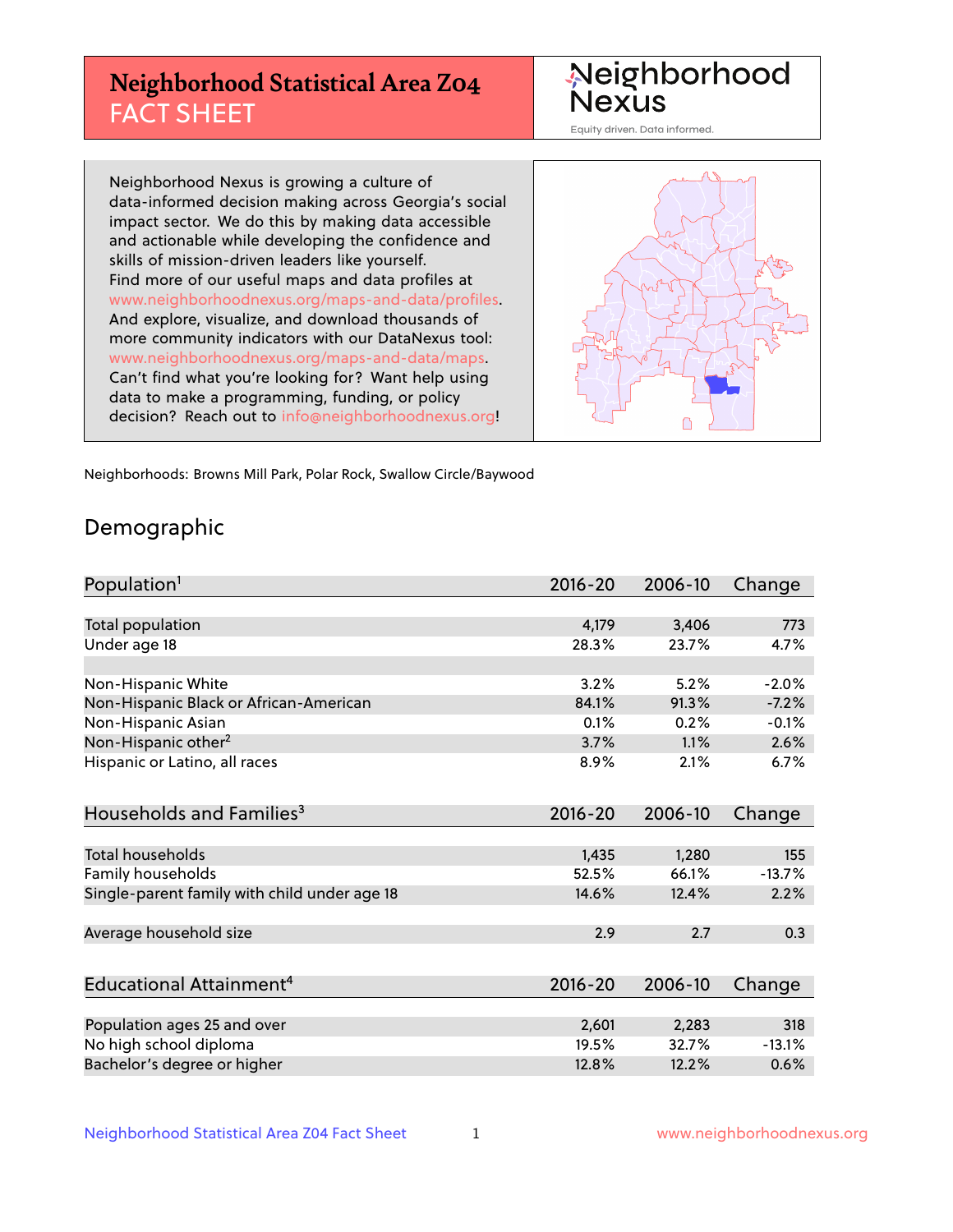# Change Measures, continued...

| Employment <sup>5</sup>                                 | $2016 - 20$    | 2006-10        | Change            |
|---------------------------------------------------------|----------------|----------------|-------------------|
|                                                         |                |                |                   |
| Total workers residing in Neighborhood Statistical Area | 1,574<br>25.6% | 1,895<br>28.2% | $-321$<br>$-2.6%$ |
| Workers with earnings \$1250/month or less              | 48.4%          | 59.2%          | $-10.7%$          |
| Workers with earnings \$1251/month to \$3333/month      | 26.0%          | 12.7%          | 13.3%             |
| Workers with earnings greater than \$3333/month         |                |                |                   |
| Total jobs located in Neighborhood Statistical Area     | 328            | 373            | $-45$             |
| Jobs with earnings \$1250/month or less                 | 25.6%          | 30.8%          | $-5.2%$           |
| Jobs with earnings \$1251/month to \$3333/month         | 28.0%          | 35.9%          | $-7.9%$           |
| Jobs with earnings greater than \$3333/month            | 46.3%          | 33.2%          | 13.1%             |
|                                                         |                |                |                   |
| Jobs/workers ratio                                      | 0.2            | 0.2            | 0.0               |
|                                                         |                |                |                   |
| Income and Poverty <sup>6</sup>                         | 2016-20        | 2006-10        | Change            |
|                                                         |                |                |                   |
| Median household income                                 | \$31,209       | \$33,228       | $-52,019$         |
| Population for whom poverty status is determined        | 4,179          | 3,405          | 774               |
| Population below poverty                                | 32.0%          | 29.0%          | 3.0%              |
|                                                         |                |                |                   |
| Housing <sup>7</sup>                                    | 2016-20        | 2006-10        | Change            |
|                                                         |                |                |                   |
| Total housing units                                     | 1,860          | 1,798          | 62                |
| Occupied housing units                                  | 77.2%          | 71.2%          | 6.0%              |
| Vacant housing units                                    | 22.8%          | 28.8%          | $-6.0%$           |
|                                                         |                |                |                   |
| Occupied housing units                                  | 1,435          | 1,280          | 155               |
| Owner occupied housing units                            | 38.1%          | 51.6%          | $-13.5%$          |
| Renter occupied housing units                           | 61.9%          | 48.4%          | 13.5%             |
| Access to a Vehicle <sup>8</sup>                        | $2016 - 20$    | 2006-10        | Change            |
|                                                         |                |                |                   |
| Occupied housing units                                  | 1,435          | 1,280          | 155               |
| No vehicle available                                    | 21.3%          | 14.5%          | 6.7%              |
|                                                         |                |                |                   |
| Crime Rates, per 10,000 Population <sup>9</sup>         | 2017-21        | 2012-16        | Change            |
|                                                         |                |                |                   |
| All Part I crimes                                       | 378.1          | 569.8          | $-191.7$          |
| Violent crime                                           | 97.6           | 133.9          | $-36.3$           |
| Murder                                                  | 3.8            | 0.9            | 3.0               |
| Robbery                                                 | 23.4           | 57.6           | $-34.1$           |
| Aggravated assault                                      | 70.3           | 75.5           | $-5.1$            |
| Property crime                                          | 280.4          | 435.9          | $-155.4$          |
| <b>Burglary</b>                                         | 65.6           | 168.9          | $-103.3$          |
| Larceny                                                 | 148.4          | 169.3          | $-21.0$           |
| Vehicle theft                                           | 66.5           | 97.7           | $-31.1$           |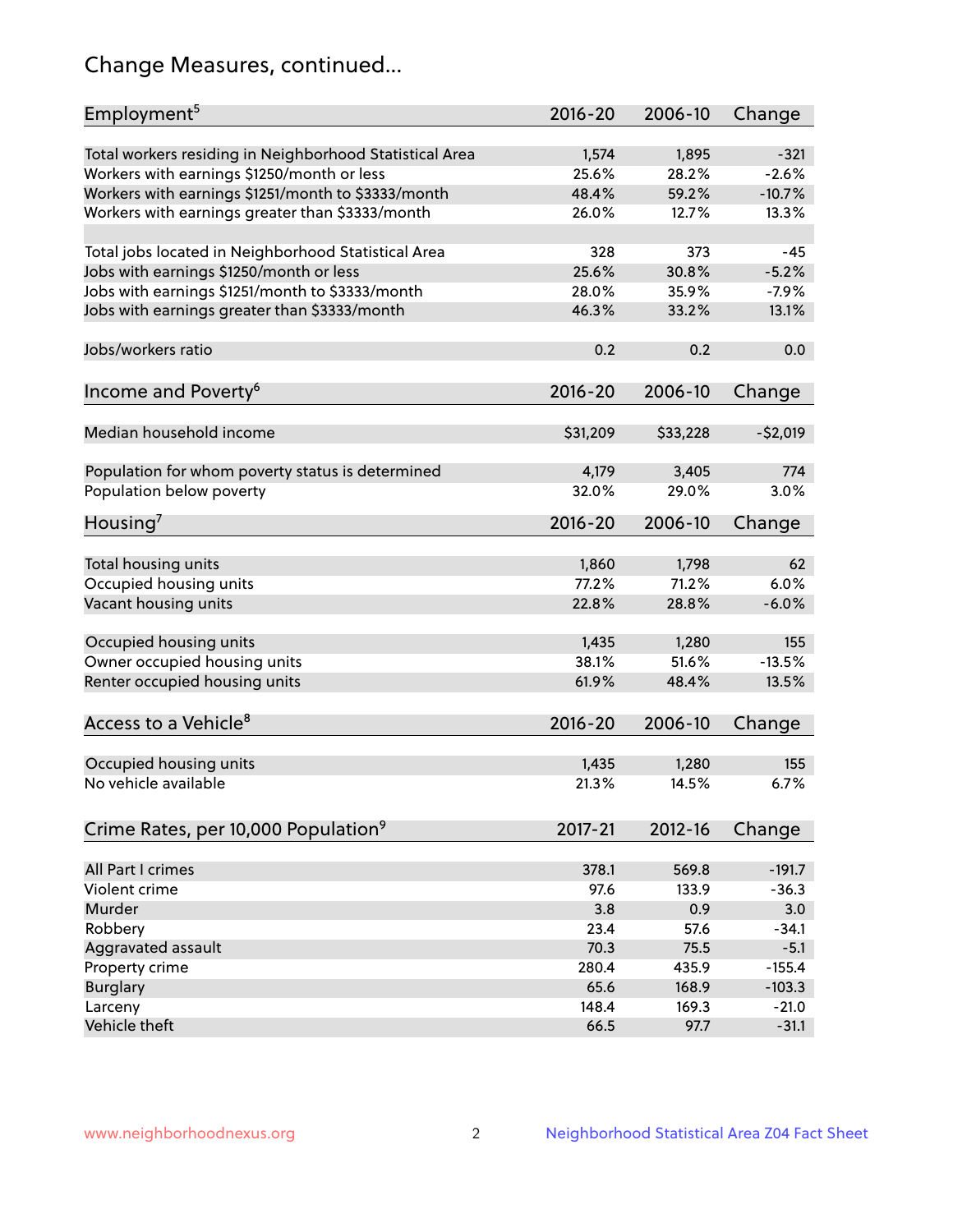# Current Data: Demographic

| Sex and Age, 2016-20 <sup>10</sup>                    | <b>Estimate</b> | Margin of Error |
|-------------------------------------------------------|-----------------|-----------------|
| Total population                                      | 4,179           | $\pm 775$       |
| Male                                                  | 32.7%           | $\pm$ 5.6%      |
| Female                                                | 67.3%           | $\pm$ 5.9%      |
| Under 5 years                                         | 11.9%           | $\pm$ 3.7%      |
| 5 to 9 years                                          | 10.6%           | $\pm$ 5.2%      |
| 10 to 14 years                                        | 3.6%            | $\pm 2.6\%$     |
| 15 to 19 years                                        | 3.6%            | $\pm$ 3.5%      |
| 20 to 24 years                                        | 8.1%            | $\pm$ 4.4%      |
| 25 to 34 years                                        | 20.9%           | ±6.3%           |
| 35 to 44 years                                        | 8.8%            | $\pm$ 3.7%      |
| 45 to 54 years                                        | 8.4%            | $\pm$ 3.9%      |
| 55 to 59 years                                        | 2.8%            | $\pm 2.1\%$     |
| 60 to 64 years                                        | 9.2%            | ±4.3%           |
| 65 to 74 years                                        | 8.7%            | $\pm 2.9\%$     |
| 75 to 84 years                                        | 2.5%            | $\pm 2.7\%$     |
| 85 years and over                                     | 0.9%            | $\pm$ 0.8%      |
| Median age (years)                                    | 31.1            | ±1.0            |
| Race and Ethnicity, 2016-20 <sup>11</sup>             | <b>Estimate</b> | Margin of Error |
| Total population                                      | 4,179           | $\pm 775$       |
| Hispanic or Latino (of any race)                      | 8.9%            | $\pm$ 7.6%      |
| Not Hispanic or Latino                                | 91.1%           | $\pm$ 8.5%      |
| White alone                                           | 3.2%            | $\pm 2.1\%$     |
| Black or African American alone                       | 84.1%           | $\pm$ 9.5%      |
| American Indian and Alaska Native alone               | 0.0%            | $\pm$ 0.3%      |
| Asian alone                                           | 0.1%            | $\pm$ 0.4%      |
| Native Hawaiian and other Pacific Islander alone      | 0.0%            | $\pm$ 0.3%      |
| Some other race alone                                 | 0.2%            | $\pm 1.3\%$     |
| Two or more races                                     | 3.5%            | $\pm$ 5.6%      |
| U.S. Citizenship Status, 2016-20 <sup>12</sup>        | <b>Estimate</b> | Margin of Error |
| Foreign-born population                               | 178             | $\pm$ 179       |
| Naturalized U.S. citizen                              | 56.9%           | ±52.3%          |
| Not a U.S. citizen                                    | 43.1%           | $\pm$ 46.0%     |
| Citizen, Voting Age Population, 2016-20 <sup>13</sup> | Estimate        | Margin of Error |
| Citizen, 18 and over population                       | 2,918           | $\pm$ 493       |
| Male                                                  | 32.5%           | $\pm$ 7.2%      |
| Female                                                | 67.5%           | $\pm$ 8.5%      |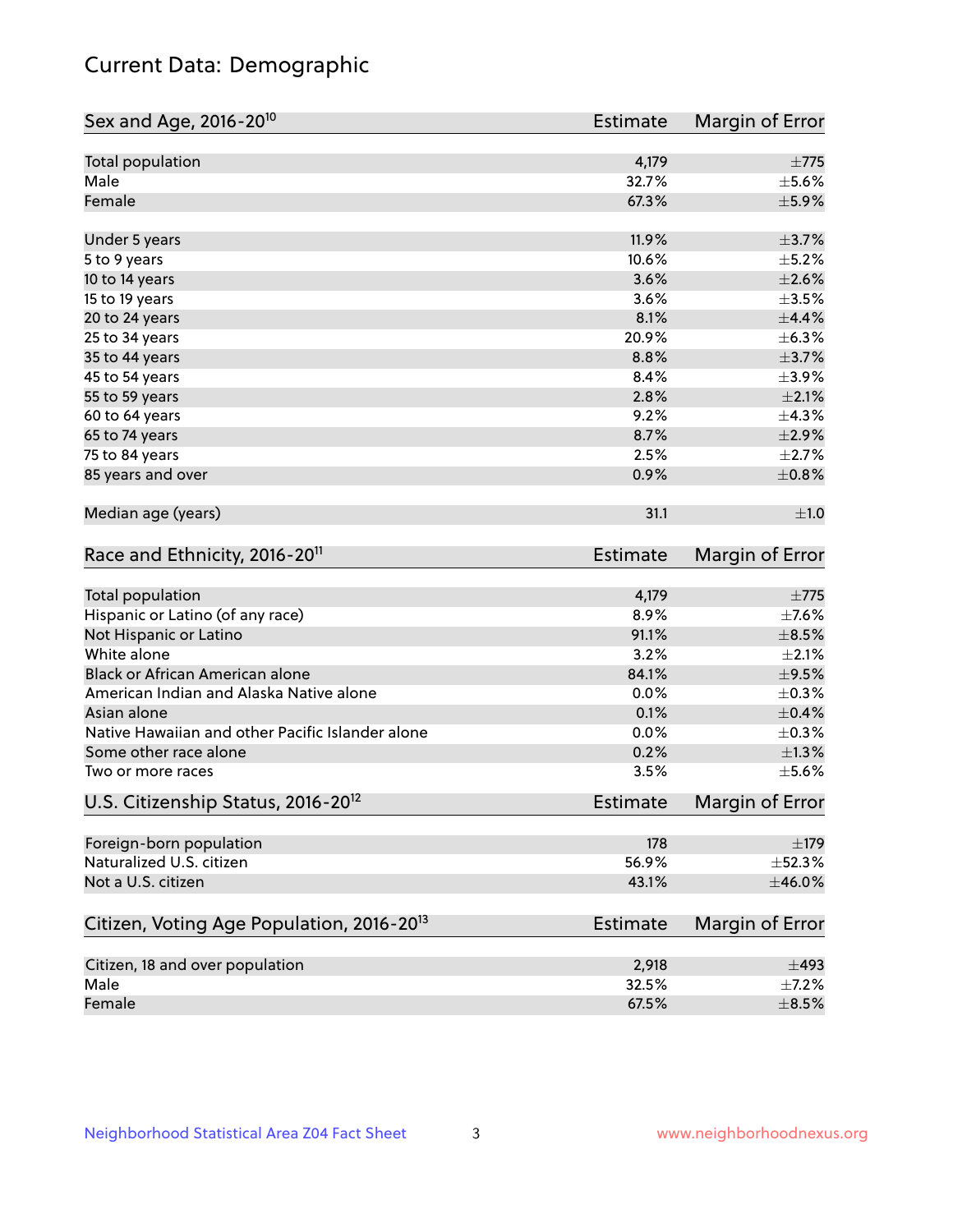# Current Data: Economic

| Income, 2016-20 <sup>14</sup>                                     | Estimate | Margin of Error |
|-------------------------------------------------------------------|----------|-----------------|
|                                                                   |          |                 |
| All households                                                    | 1,435    | $\pm 254$       |
| Less than \$10,000                                                | 23.3%    | ±11.8%          |
| \$10,000 to \$14,999                                              | 7.2%     | $\pm$ 7.5%      |
| \$15,000 to \$24,999                                              | 8.1%     | $\pm$ 5.5%      |
| \$25,000 to \$34,999                                              | 16.2%    | $\pm$ 11.2%     |
| \$35,000 to \$49,999                                              | 20.4%    | $\pm$ 8.7%      |
| \$50,000 to \$74,999                                              | 14.1%    | $\pm$ 6.4%      |
| \$75,000 to \$99,999                                              | 8.3%     | $\pm$ 3.9%      |
| \$100,000 to \$149,999                                            | 2.1%     | $\pm 2.5\%$     |
| \$150,000 to \$199,999                                            | 0.1%     | $\pm 1.1\%$     |
| \$200,000 or more                                                 | 0.2%     | $\pm 1.1\%$     |
| Median household income (dollars)                                 | \$31,209 | ±3,625          |
| Mean household income (dollars)                                   | \$37,551 | ±8,878          |
| Households with earnings                                          | 63.9%    | ±15.7%          |
| Mean earnings (dollars)                                           | \$39,684 | ±4,375          |
| Households with Social Security                                   | 39.3%    | $\pm$ 10.4%     |
| Mean Social Security income (dollars)                             | \$14,287 | ±1,530          |
| Households with retirement income                                 | 20.3%    | $\pm$ 12.0%     |
| Mean retirement income (dollars)                                  | \$14,277 | ±12,160         |
| Households with Supplemental Security Income                      | 23.4%    | $\pm$ 12.0%     |
| Mean Supplemental Security Income (dollars)                       | \$11,657 | ±5,648          |
| Households with cash public assistance income                     | 1.6%     | ±2.8%           |
| Mean cash public assistance income (dollars)                      | \$0      | $\pm 0$         |
|                                                                   | 41.4%    | ±16.1%          |
| Households with Food Stamp/SNAP benefits in the past 12<br>months |          |                 |
| Family households                                                 | 753      | $\pm$ 199       |
| Less than \$10,000                                                | 4.9%     | $\pm$ 8.9%      |
| \$10,000 to \$14,999                                              | 7.3%     | $\pm$ 7.9%      |
| \$15,000 to \$24,999                                              | 11.2%    | $\pm$ 8.7%      |
|                                                                   |          |                 |
| \$25,000 to \$34,999                                              | 20.4%    | $\pm$ 18.6%     |
| \$35,000 to \$49,999                                              | 18.5%    | ±9.8%           |
| \$50,000 to \$74,999                                              | 22.0%    | $\pm$ 9.9%      |
| \$75,000 to \$99,999                                              | 12.8%    | $\pm$ 6.6%      |
| \$100,000 to \$149,999                                            | 2.6%     | $\pm$ 4.1%      |
| \$150,000 to \$199,999                                            | 0.0%     | ±1.9%           |
| \$200,000 or more                                                 | 0.2%     | ±1.9%           |
| Median family income (dollars)                                    | \$37,643 | $\pm$ 4,496     |
| Mean family income (dollars)                                      | \$46,577 | ±16,614         |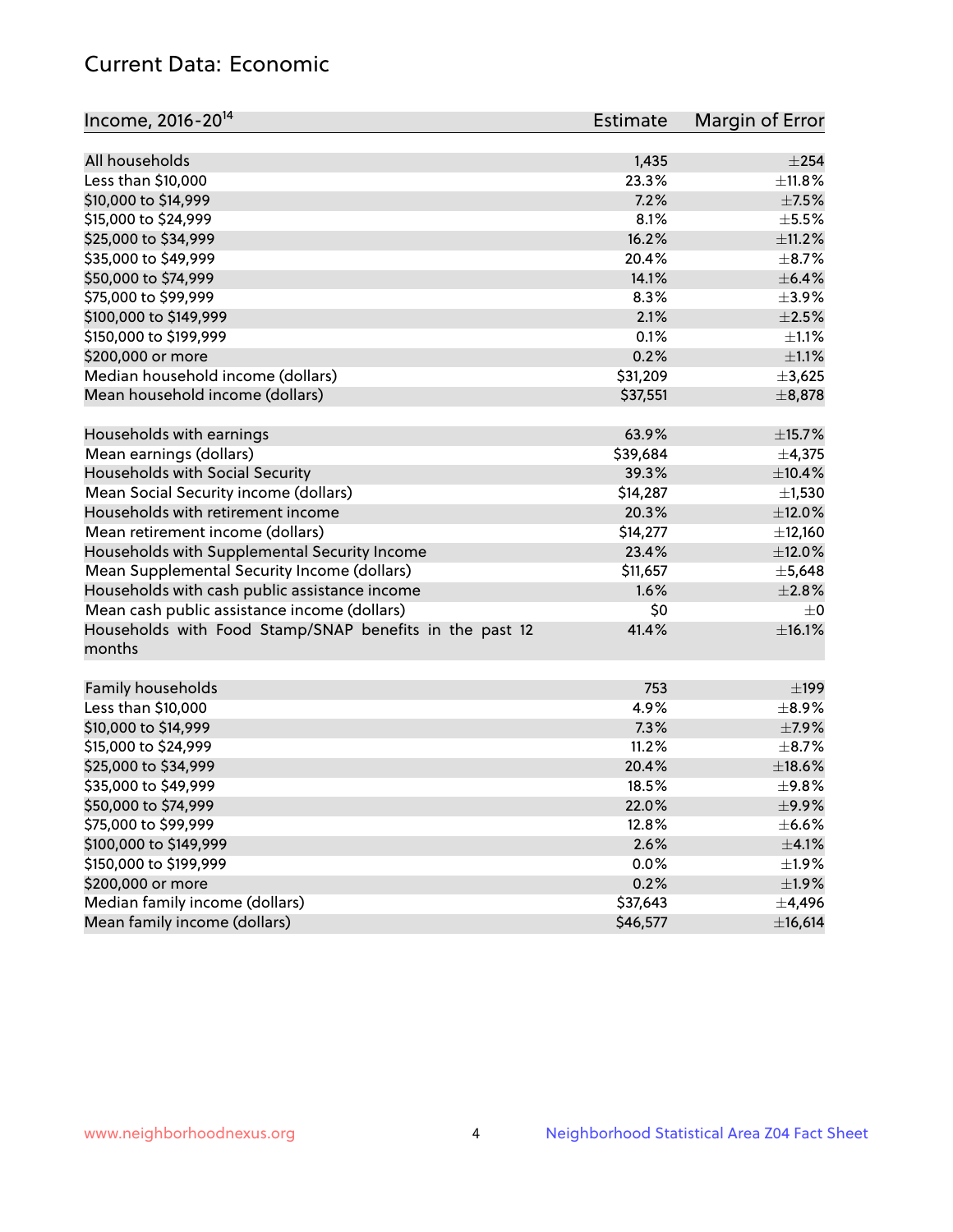# Current Data: Economic, continued...

| Income, 2016-20, continued <sup>15</sup>                                                    | <b>Estimate</b> | <b>Margin of Error</b> |
|---------------------------------------------------------------------------------------------|-----------------|------------------------|
|                                                                                             |                 |                        |
| Nonfamily households                                                                        | 682             | ±228                   |
| Median nonfamily income (dollars)                                                           | \$14,357        | ±7,737                 |
| Mean nonfamily income (dollars)                                                             | \$26,300        | ±5,926                 |
| Median earnings for workers (dollars)                                                       | \$17,845        | ±1,571                 |
| Median earnings for male full-time, year-round workers<br>(dollars)                         | \$32,477        | ±8,900                 |
| Median earnings for female full-time, year-round workers<br>(dollars)                       | \$23,478        | $\pm 2,218$            |
| Per capita income (dollars)                                                                 | \$14,298        | ±3,427                 |
| Families Below Poverty Level, 2016-20 <sup>16</sup>                                         | Estimate        | <b>Margin of Error</b> |
|                                                                                             |                 |                        |
| <b>All Families</b>                                                                         | 753             | $\pm$ 199              |
| Percent below poverty                                                                       | 22.8%           | ±12.9%                 |
| Families with related children under 18 years                                               | 474             | $\pm$ 197              |
| Percent below poverty                                                                       | 32.2%           | ±13.9%                 |
| Families with related children under 5 years only                                           | 94              | $\pm$ 83               |
| Percent below poverty                                                                       | 55.7%           | ±49.9%                 |
| Married couple families                                                                     | 259             | ±119                   |
| Percent below poverty                                                                       | 3.5%            | $\pm$ 6.1%             |
| Married couple families with related children under 18 years                                | 145             | $\pm 100$              |
| Percent below poverty                                                                       | 5.7%            | ±10.3%                 |
| Married couple families with related children under 5 years                                 | 18              | $\pm$ 36               |
| Percent below poverty                                                                       | 0.0%            | ±81.0%                 |
|                                                                                             | 426             |                        |
| Families with female householder, no spouse present                                         | 34.4%           | $\pm$ 187              |
| Percent below poverty                                                                       |                 | ±14.9%                 |
| Families with female householder, no spouse present with<br>related children under 18 years | 282             | $\pm 161$              |
| Percent below poverty                                                                       | 50.6%           | ±12.5%                 |
| Families with female householder, no spouse present with                                    | 77              | $\pm 73$               |
| related children under 5 years                                                              |                 |                        |
| Percent below poverty                                                                       | 68.5%           | ±50.4%                 |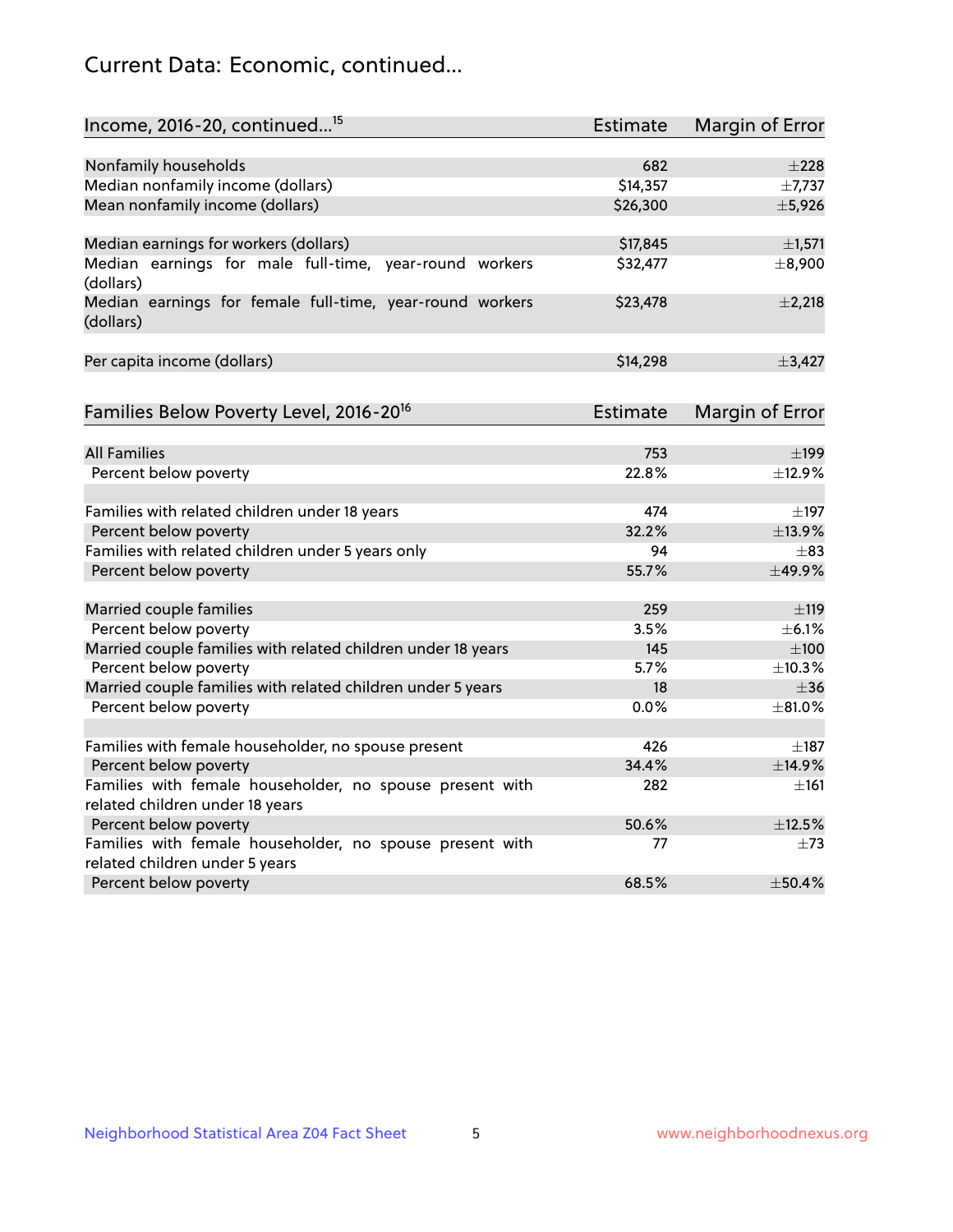# Current Data: Economic, continued...

| People Below Poverty Level, 2016-20 <sup>17</sup> | <b>Estimate</b> | Margin of Error |
|---------------------------------------------------|-----------------|-----------------|
|                                                   |                 |                 |
| Total population                                  | 4,179           | $\pm 775$       |
| Percent below poverty                             | 32.0%           | ±12.3%          |
| Population under 18 years                         | 1.184           | $\pm$ 364       |
| Percent below poverty                             | 40.3%           | ±13.3%          |
| Population 18 years and over                      | 2,995           | ±511            |
| Percent below poverty                             | 28.8%           | $\pm$ 7.8%      |
| Population 18 to 64 years                         | 2,486           | $\pm$ 479       |
| Percent below poverty                             | 28.7%           | $\pm$ 8.5%      |
| Population 65 years and over                      | 509             | $\pm$ 177       |
| Percent below poverty                             | 29.1%           | ±19.8%          |

| Poverty by Race/Ethnicity, 2016-20 <sup>18</sup> | <b>Estimate</b> |              |
|--------------------------------------------------|-----------------|--------------|
|                                                  |                 |              |
| Non-Hispanic White population                    | 132             | ±90          |
| Percent below poverty                            | 27.4%           | $\pm 25.5\%$ |
| <b>Black population</b>                          | 3,692           | $\pm 773$    |
| Percent below poverty                            | 34.4%           | $\pm$ 13.6%  |
| Asian population                                 | 4               | $\pm$ 18     |
| Percent below poverty                            | $0.0\%$         | $\pm$ 385.2% |
| Hispanic or Latino population                    | 371             | $\pm$ 326    |
| Percent below poverty                            | 28.0%           | $\pm$ 27.6%  |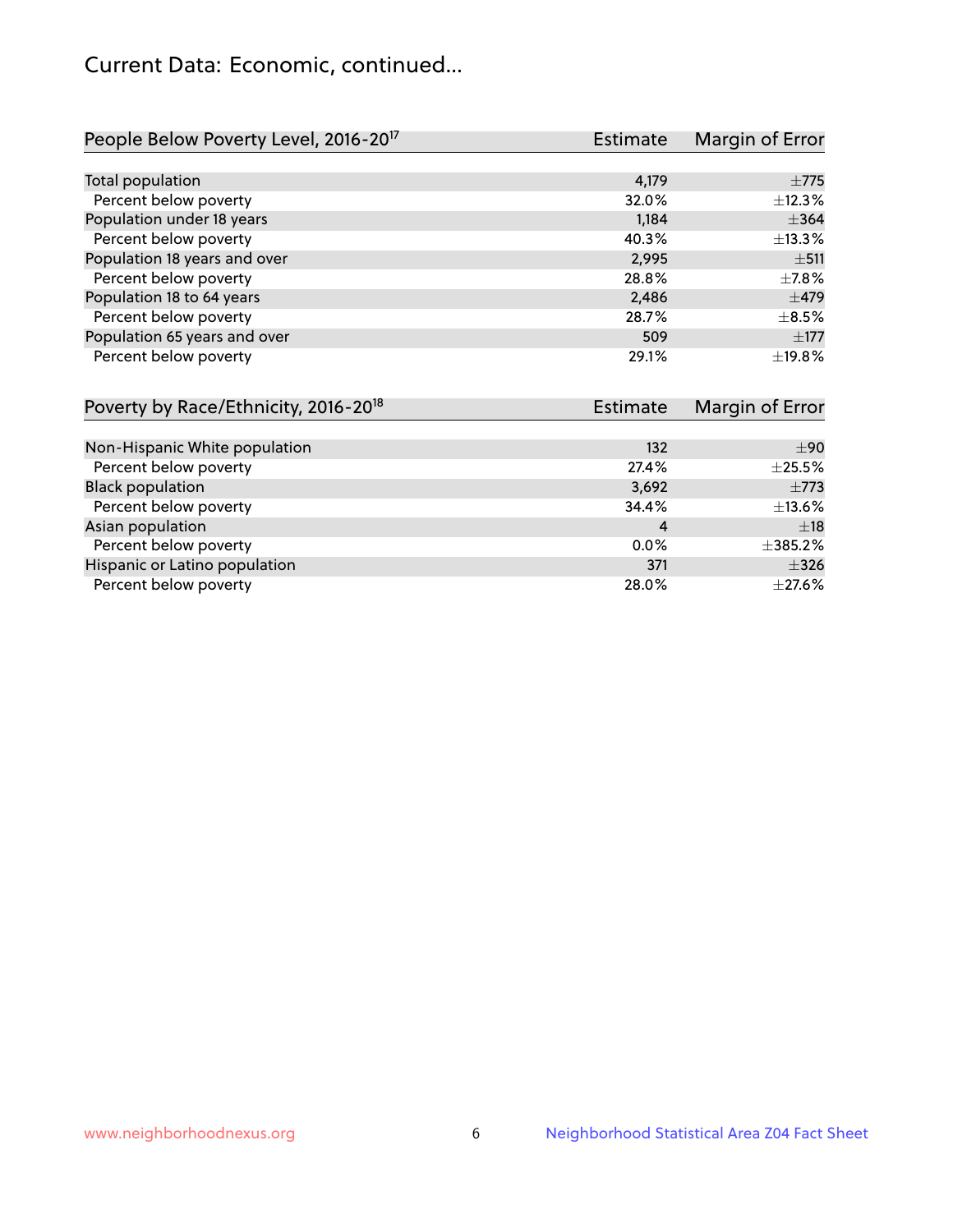# Current Data: Employment

| Employment Status, 2016-20 <sup>19</sup>                                    | <b>Estimate</b> | Margin of Error |
|-----------------------------------------------------------------------------|-----------------|-----------------|
|                                                                             |                 |                 |
| Population 16 years and over                                                | 3,010           | $\pm$ 530       |
| In labor force                                                              | 58.9%           | $\pm$ 7.6%      |
| Civilian labor force                                                        | 58.5%           | $\pm$ 7.6%      |
| Employed                                                                    | 51.4%           | $\pm 8.0\%$     |
| Unemployed                                                                  | 7.1%            | $\pm$ 5.3%      |
| <b>Armed Forces</b>                                                         | 0.4%            | $\pm 2.2\%$     |
| Not in labor force                                                          | 41.1%           | $\pm$ 9.0%      |
| Civilian labor force                                                        | 1,761           | $\pm$ 386       |
| <b>Unemployment Rate</b>                                                    | 12.2%           | $\pm$ 9.0%      |
| Females 16 years and over                                                   | 1,989           | $\pm$ 417       |
| In labor force                                                              | 60.7%           | ±11.0%          |
| Civilian labor force                                                        | 60.2%           | ±11.0%          |
| Employed                                                                    | 51.3%           | $\pm$ 11.4%     |
| Own children of the householder under 6 years                               | 527             | ±218            |
| All parents in family in labor force                                        | 74.3%           | ±43.2%          |
| Own children of the householder 6 to 17 years                               | 428             | $\pm 232$       |
| All parents in family in labor force                                        | 80.7%           | ±14.1%          |
| Industry, 2016-20 <sup>20</sup>                                             | <b>Estimate</b> | Margin of Error |
|                                                                             |                 |                 |
| Civilian employed population 16 years and over                              | 1,547           | $\pm$ 363       |
| Agriculture, forestry, fishing and hunting, and mining                      | 0.0%            | $\pm$ 1.3%      |
| Construction                                                                | 5.8%            | ±5.3%           |
| Manufacturing                                                               | 1.6%            | $\pm 2.2\%$     |
| Wholesale trade                                                             | 0.0%            | $\pm 1.3\%$     |
| Retail trade                                                                | 12.4%           | $\pm$ 7.8%      |
| Transportation and warehousing, and utilities                               | 10.8%           | $\pm$ 5.7%      |
| Information                                                                 | 2.2%            | $\pm$ 3.3%      |
| Finance and insurance, and real estate and rental and leasing               | 3.1%            | $\pm$ 3.4%      |
| Professional, scientific, and management, and administrative                | 10.6%           | $\pm$ 6.1%      |
| and waste management services                                               |                 |                 |
| Educational services, and health care and social assistance                 | 21.3%           | ±11.3%          |
| Arts, entertainment, and recreation, and accommodation and<br>food services | 23.2%           | $\pm$ 8.8%      |
| Other services, except public administration                                | 0.9%            | $\pm 1.6\%$     |
| Public administration                                                       | 8.1%            | $\pm$ 5.2%      |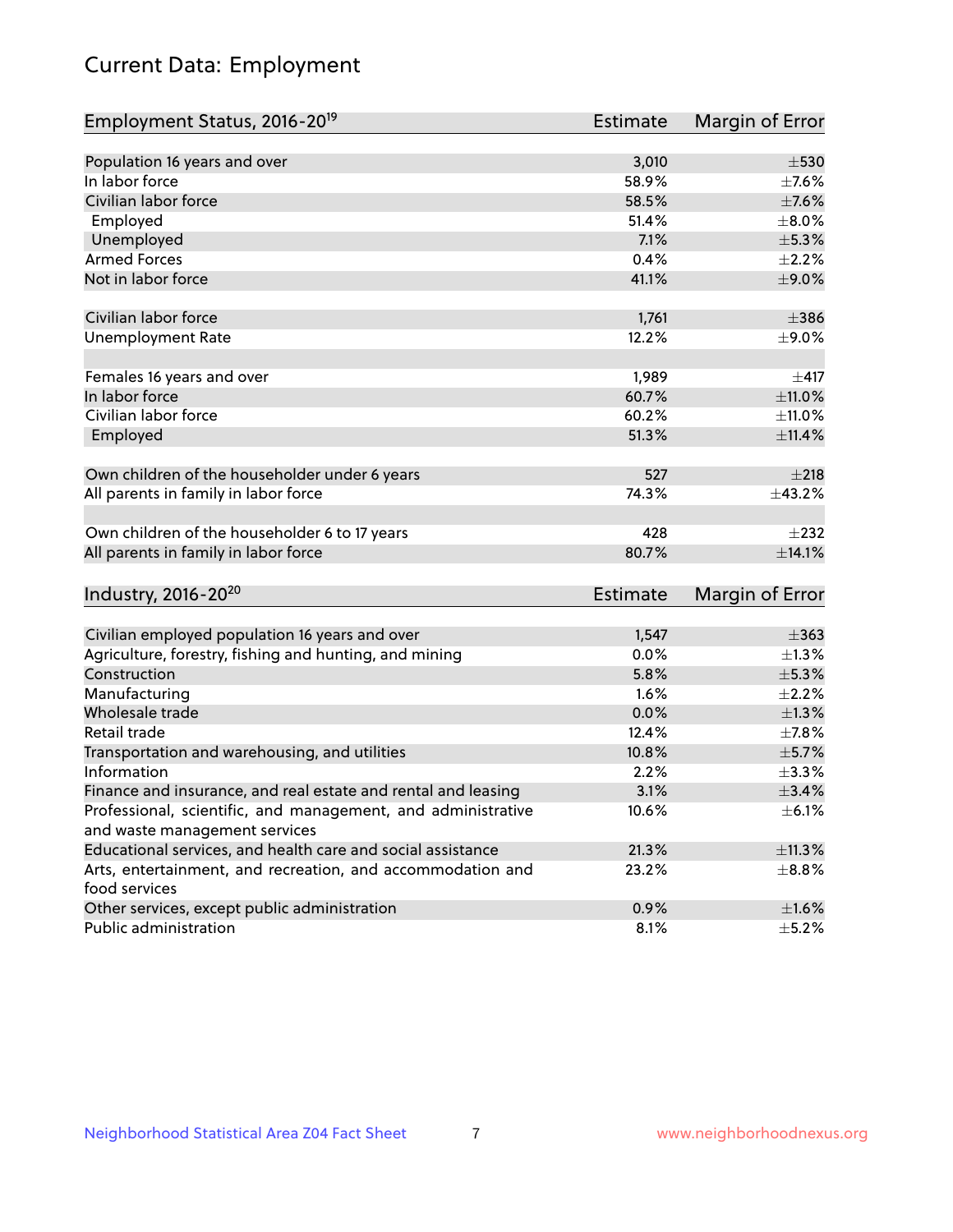# Current Data: Employment, continued...

| Occupation, 2016-20 <sup>21</sup>                                                                       | Estimate | Margin of Error |
|---------------------------------------------------------------------------------------------------------|----------|-----------------|
| Civilian employed population 16 years and over                                                          | 1,547    | $\pm$ 363       |
| Management, business, science, and arts occupations                                                     | 15.3%    | $\pm$ 6.5%      |
| Service occupations                                                                                     | 41.6%    | ±13.2%          |
| Sales and office occupations                                                                            | 24.6%    | $\pm$ 9.7%      |
| Natural resources, construction, and maintenance occupations                                            | 4.5%     | $\pm$ 5.1%      |
| Production, transportation, and material moving occupations                                             | 14.0%    | $\pm$ 6.6%      |
| Class of Worker, 2016-20 <sup>22</sup>                                                                  | Estimate | Margin of Error |
| Civilian employed population 16 years and over                                                          | 1,547    | $\pm$ 363       |
| Private wage and salary workers                                                                         | 78.4%    | $\pm$ 6.0%      |
| Government workers                                                                                      | 16.9%    | $\pm$ 7.4%      |
| Self-employed in own not incorporated business workers                                                  | 4.7%     | $\pm$ 4.5%      |
| Unpaid family workers                                                                                   | 0.0%     | $\pm 1.3\%$     |
|                                                                                                         |          |                 |
| Job Flows, 2019 <sup>23</sup>                                                                           |          | 2019            |
| Total Jobs in Neighborhood Statistical Area                                                             |          | 328             |
| Held by residents of Neighborhood Statistical Area                                                      |          | 0.3%            |
| Held by non-residents of Neighborhood Statistical Area                                                  |          | 99.7%           |
| Jobs by Industry Sector, 2019 <sup>24</sup>                                                             |          | 2019            |
| Total Jobs in Neighborhood Statistical Area                                                             |          | 328             |
| <b>Goods Producing sectors</b>                                                                          |          | 6.7%            |
| Trade, Transportation, and Utilities sectors                                                            |          | 3.4%            |
| All Other Services sectors                                                                              |          | 89.9%           |
| Total Jobs in Neighborhood Statistical<br>held<br>by<br>Area<br>Neighborhood Statistical Area residents |          | 1               |
| <b>Goods Producing sectors</b>                                                                          |          | 0.0%            |
| Trade, Transportation, and Utilities sectors                                                            |          | 0.0%            |
| All Other Services sectors                                                                              |          | 100.0%          |
| Jobs by Earnings, 2019 <sup>25</sup>                                                                    |          | 2019            |
| Total Jobs in Neighborhood Statistical Area                                                             |          | 328             |
| Jobs with earnings \$1250/month or less                                                                 |          | 25.6%           |
| Jobs with earnings \$1251/month to \$3333/month                                                         |          | 28.0%           |
| Jobs with earnings greater than \$3333/month                                                            |          | 46.3%           |
| Neighborhood Statistical<br>Jobs<br>in<br>held<br>by<br>Total<br>Area                                   |          | 1               |
| Neighborhood Statistical Area residents                                                                 |          |                 |
| Jobs with earnings \$1250/month or less                                                                 |          | 0.0%            |
| Jobs with earnings \$1251/month to \$3333/month                                                         |          | 100.0%          |
| Jobs with earnings greater than \$3333/month                                                            |          | 0.0%            |
|                                                                                                         |          |                 |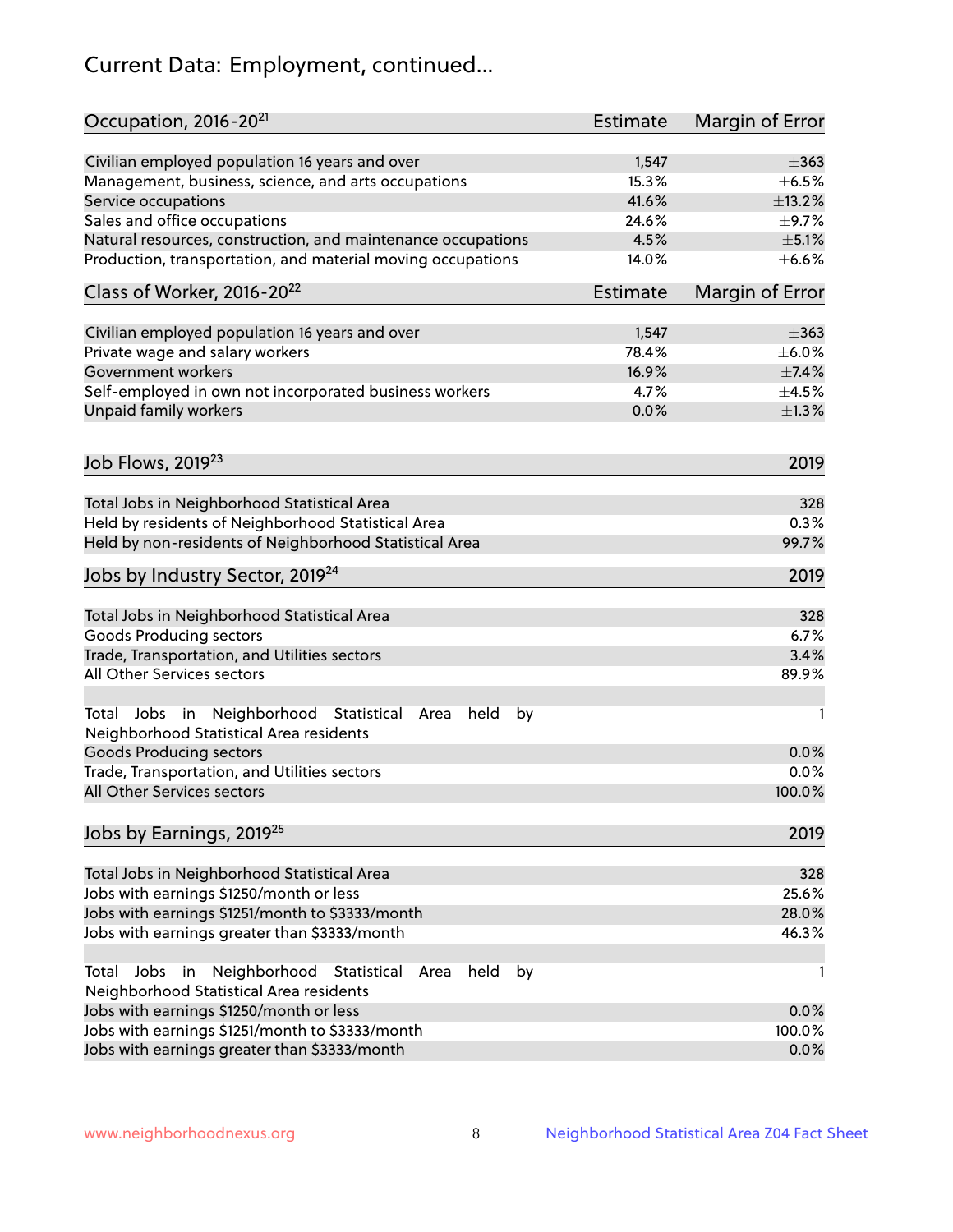# Current Data: Employment, continued...

| Jobs by Age of Worker, 2019 <sup>26</sup>                                                      | 2019   |
|------------------------------------------------------------------------------------------------|--------|
|                                                                                                |        |
| Total Jobs in Neighborhood Statistical Area                                                    | 328    |
| Jobs with workers age 29 or younger                                                            | 16.8%  |
| Jobs with workers age 30 to 54                                                                 | 58.8%  |
| Jobs with workers age 55 or older                                                              | 24.4%  |
|                                                                                                |        |
| Total Jobs in Neighborhood Statistical Area held by<br>Neighborhood Statistical Area residents |        |
| Jobs with workers age 29 or younger                                                            | 0.0%   |
| Jobs with workers age 30 to 54                                                                 | 0.0%   |
| Jobs with workers age 55 or older                                                              | 100.0% |

### Current Data: Education

| School Enrollment, 2016-20 <sup>27</sup>       | Estimate | Margin of Error |
|------------------------------------------------|----------|-----------------|
|                                                |          |                 |
| Population 3 years and over enrolled in school | 1,043    | $+344$          |
| Nursery school, preschool                      | 12.5%    | $+7.1%$         |
| Kindergarten                                   | 11.7%    | ±14.7%          |
| Elementary school (grades 1-8)                 | 41.4%    | ±14.2%          |
| High school (grades 9-12)                      | 15.1%    | ±13.1%          |
| College or graduate school                     | 19.2%    | $\pm$ 11.1%     |

| Educational Attainment, 2016-20 <sup>28</sup> | Estimate | Margin of Error |
|-----------------------------------------------|----------|-----------------|
|                                               |          |                 |
| Population 25 years and over                  | 2,601    | $\pm$ 463       |
| Less than 9th grade                           | 3.8%     | $\pm$ 3.1%      |
| 9th to 12th grade, no diploma                 | 15.7%    | $\pm$ 6.1%      |
| High school graduate (includes equivalency)   | 32.7%    | $\pm$ 10.2%     |
| Some college, no degree                       | 31.1%    | $\pm$ 11.0%     |
| Associate's degree                            | 3.8%     | $\pm 2.7\%$     |
| Bachelor's degree                             | 8.3%     | $\pm$ 3.9%      |
| Graduate or professional degree               | 4.5%     | $\pm$ 3.4%      |
|                                               |          |                 |
| Percent high school graduate or higher        | 80.5%    | $\pm$ 11.0%     |
| Percent bachelor's degree or higher           | 12.8%    | $\pm$ 4.9%      |
|                                               |          |                 |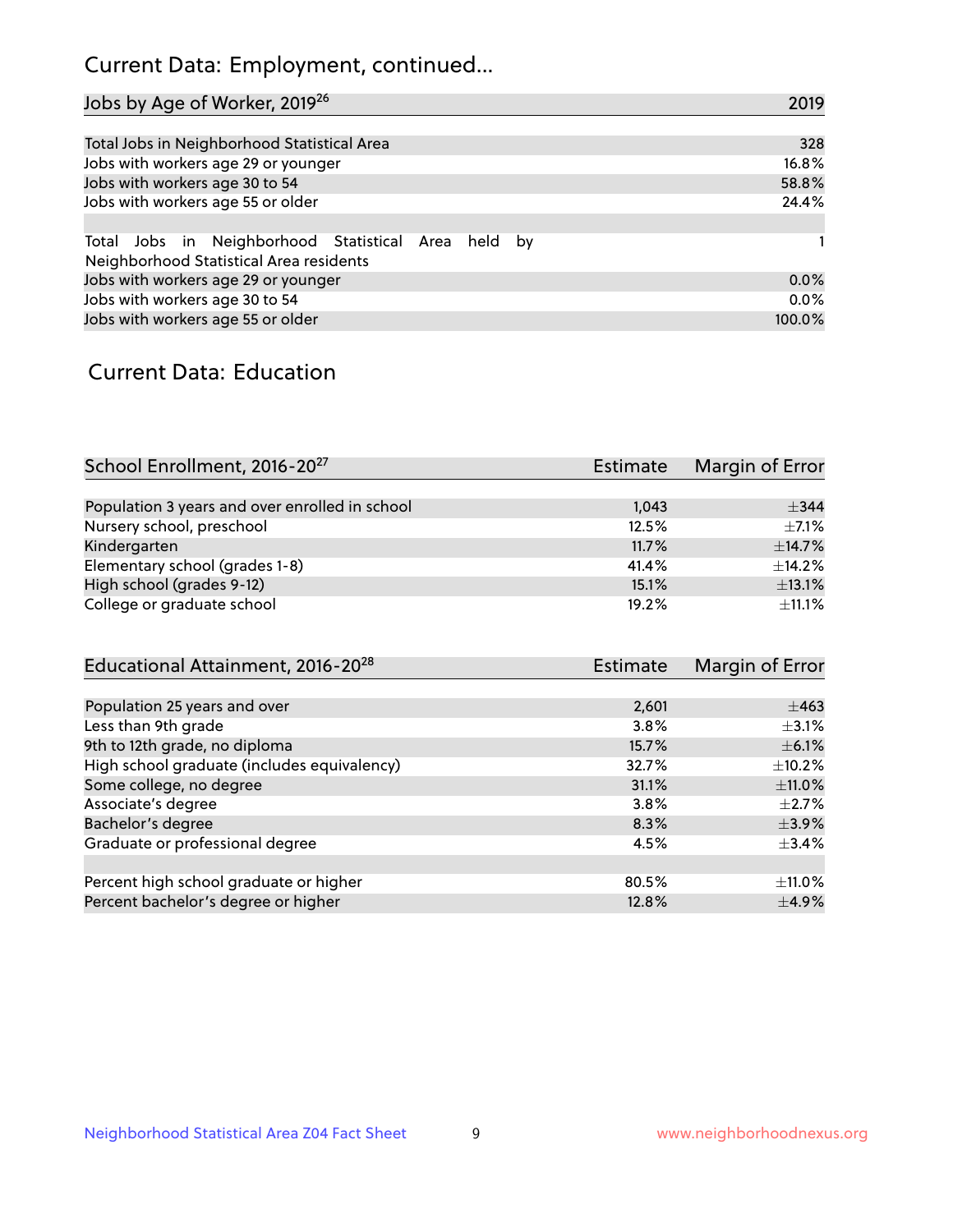# Current Data: Housing

| Households by Type, 2016-20 <sup>29</sup>            | <b>Estimate</b> | Margin of Error |
|------------------------------------------------------|-----------------|-----------------|
|                                                      |                 |                 |
| Total households                                     | 1,435           | $\pm 254$       |
| Family households (families)                         | 52.5%           | ±10.3%          |
| With own children under 18 years                     | 20.1%           | $\pm$ 11.1%     |
| Married-couple family                                | 18.0%           | $\pm$ 7.7%      |
| With own children of the householder under 18 years  | 5.4%            | $\pm$ 5.0%      |
| Male householder, no spouse present, family          | 4.8%            | $\pm$ 5.3%      |
| With own children of the householder under 18 years  | 1.4%            | $\pm 2.1\%$     |
| Female householder, no spouse present, family        | 29.6%           | ±12.0%          |
| With own children of the householder under 18 years  | 13.4%           | $\pm 10.0\%$    |
| Nonfamily households                                 | 47.5%           | ±13.5%          |
| Householder living alone                             | 38.9%           | ±13.0%          |
| 65 years and over                                    | 14.0%           | $\pm$ 9.4%      |
|                                                      |                 |                 |
| Households with one or more people under 18 years    | 33.0%           | ±10.8%          |
| Households with one or more people 65 years and over | 29.0%           | ±9.3%           |
| Average household size                               | 2.91            | $\pm$ 0.16      |
| Average family size                                  | 4.33            | $\pm$ 0.75      |
|                                                      |                 |                 |
| Housing Occupancy, 2016-20 <sup>30</sup>             | <b>Estimate</b> | Margin of Error |
| Total housing units                                  | 1,860           | $\pm 240$       |
| Occupied housing units                               | 77.2%           | $\pm$ 9.3%      |
| Vacant housing units                                 | 22.8%           | $\pm$ 6.1%      |
|                                                      |                 |                 |
| Homeowner vacancy rate                               | 4.7             | $\pm 8.0$       |
| Rental vacancy rate                                  | 6.4             | $\pm$ 5.7       |
| Units in Structure, 2016-20 <sup>31</sup>            | Estimate        | Margin of Error |
|                                                      |                 |                 |
| Total housing units                                  | 1,860           | $\pm 240$       |
| 1-unit, detached                                     | 77.1%           | $\pm$ 8.3%      |
| 1-unit, attached                                     | 1.1%            | $\pm1.6\%$      |
| 2 units                                              | 3.4%            | $\pm 3.0\%$     |
| 3 or 4 units                                         | 3.2%            | $\pm$ 3.2%      |
| 5 to 9 units                                         | 9.1%            | $\pm$ 6.1%      |
| 10 to 19 units                                       | 3.0%            | ±3.3%           |
| 20 or more units                                     | 2.3%            | $\pm$ 5.1%      |
| Mobile home                                          | 0.7%            | $\pm 1.7\%$     |
| Boat, RV, van, etc.                                  | $0.0\%$         | $\pm 0.8\%$     |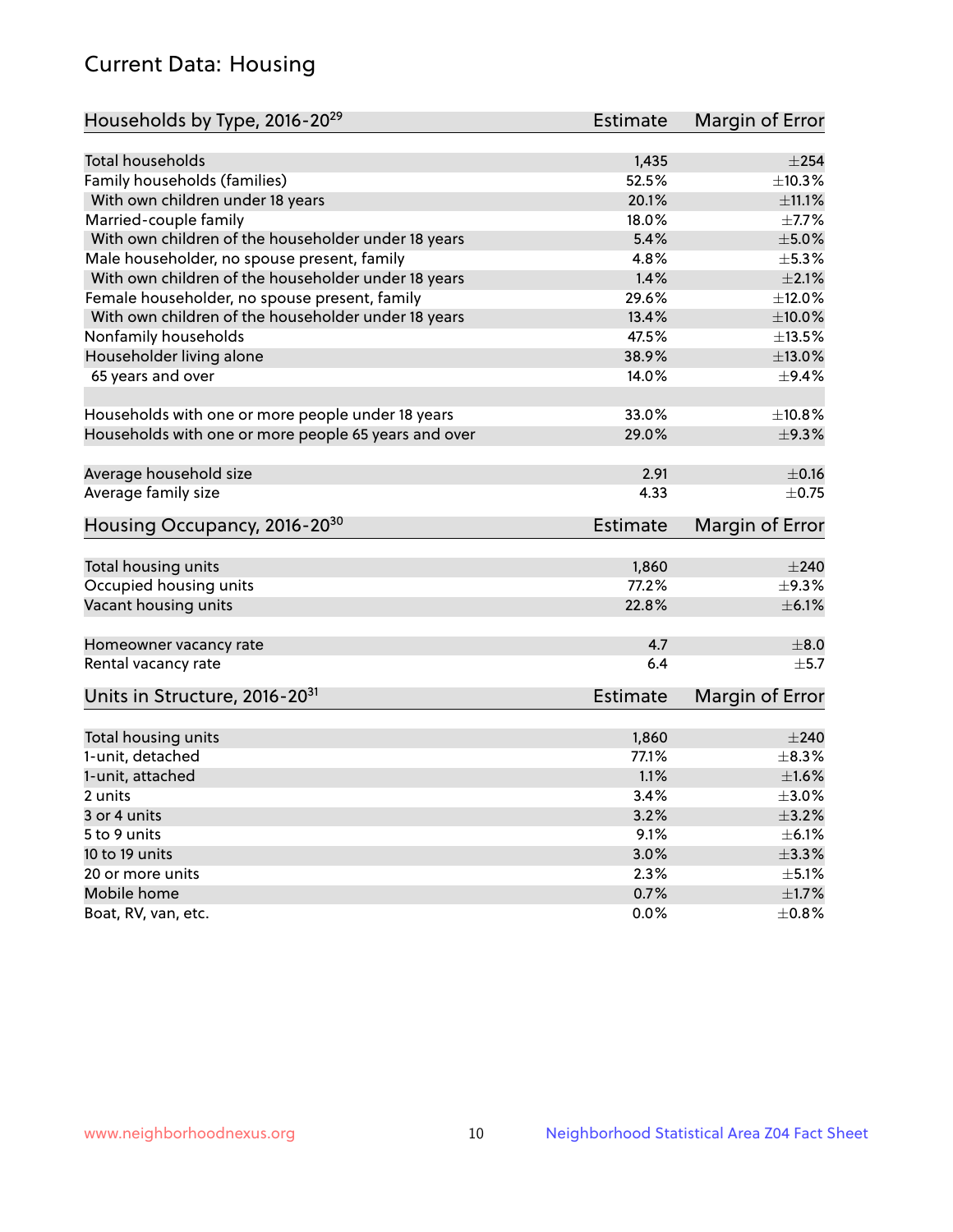# Current Data: Housing, continued...

| Year Structure Built, 2016-20 <sup>32</sup>    | <b>Estimate</b> | Margin of Error |
|------------------------------------------------|-----------------|-----------------|
| Total housing units                            | 1,860           | $\pm 240$       |
| Built 2014 or later                            | 0.3%            | $\pm$ 0.6%      |
| Built 2010 to 2013                             | 4.8%            | ±6.3%           |
| Built 2000 to 2009                             | 5.2%            | $\pm$ 3.7%      |
| Built 1990 to 1999                             | 2.1%            | $\pm 2.2\%$     |
| Built 1980 to 1989                             | 6.6%            | $\pm$ 7.0%      |
| Built 1970 to 1979                             | 9.0%            | $\pm$ 5.4%      |
| Built 1960 to 1969                             | 29.0%           | $\pm$ 8.2%      |
| Built 1950 to 1959                             | 33.8%           | $\pm$ 8.5%      |
| Built 1940 to 1949                             | 5.6%            | $\pm 3.5\%$     |
| Built 1939 or earlier                          | 3.7%            | $\pm 2.9\%$     |
|                                                |                 |                 |
| Housing Tenure, 2016-2033                      | <b>Estimate</b> | Margin of Error |
| Occupied housing units                         | 1,435           | $\pm 254$       |
| Owner-occupied                                 | 38.1%           | $\pm$ 8.4%      |
| Renter-occupied                                | 61.9%           | ±14.2%          |
|                                                |                 |                 |
| Average household size of owner-occupied unit  | 3.37            | $\pm$ 0.70      |
| Average household size of renter-occupied unit | 2.63            | $\pm$ 0.42      |
| Residence 1 Year Ago, 2016-20 <sup>34</sup>    | <b>Estimate</b> | Margin of Error |
|                                                |                 |                 |
| Population 1 year and over                     | 4,078           | $\pm 766$       |
| Same house                                     | 77.4%           | $\pm$ 9.1%      |
| Different house in the U.S.                    | 22.2%           | $\pm 10.0\%$    |
| Same county                                    | 13.5%           | $\pm$ 8.1%      |
| Different county                               | 8.7%            | $\pm$ 6.4%      |
| Same state                                     | 8.0%            | ±6.3%           |
| <b>Different state</b>                         | 0.7%            | $\pm1.4\%$      |
| Abroad                                         | 0.5%            | $\pm$ 0.9%      |
| Value of Housing Unit, 2016-20 <sup>35</sup>   | <b>Estimate</b> | Margin of Error |
|                                                |                 |                 |
| Owner-occupied units                           | 546             | $\pm$ 154       |
| Less than \$50,000                             | 30.3%           | ±20.7%          |
| \$50,000 to \$99,999                           | 21.9%           | $\pm$ 10.7%     |
| \$100,000 to \$149,999                         | 15.1%           | $\pm$ 9.5%      |
| \$150,000 to \$199,999                         | 7.3%            | $\pm$ 7.7%      |
| \$200,000 to \$299,999                         | 15.2%           | ±10.9%          |
| \$300,000 to \$499,999                         | 0.0%            | $\pm$ 3.7%      |
| \$500,000 to \$999,999                         | 0.0%            | $\pm$ 3.7%      |
| \$1,000,000 or more                            | 10.2%           | ±11.4%          |
| Mortgage Status, 2016-20 <sup>36</sup>         | <b>Estimate</b> | Margin of Error |
|                                                |                 |                 |
| Owner-occupied units                           | 546             | $\pm$ 154       |
| Housing units with a mortgage                  | 60.6%           | ±17.1%          |
| Housing units without a mortgage               | 39.4%           | ±14.6%          |

Neighborhood Statistical Area Z04 Fact Sheet 11 11 www.neighborhoodnexus.org

Housing units without a mortgage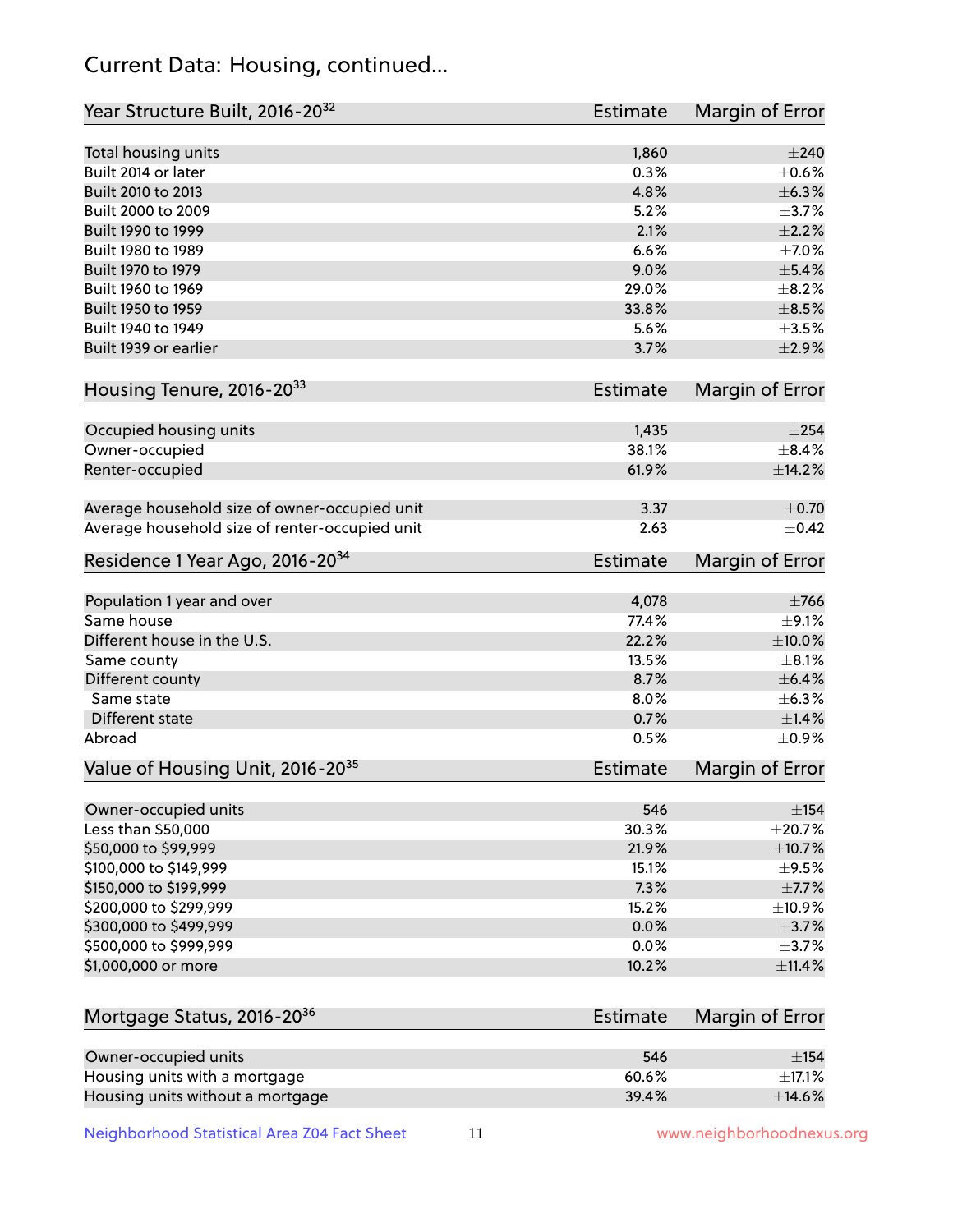# Current Data: Housing, continued...

| Selected Monthly Owner Costs, 2016-20 <sup>37</sup> | <b>Estimate</b> | Margin of Error |
|-----------------------------------------------------|-----------------|-----------------|
|                                                     |                 |                 |
| Housing units with a mortgage                       | 331             | $\pm$ 132       |
| Less than \$300                                     | 0.0%            | $\pm$ 6.1%      |
| \$300 to \$499                                      | 16.5%           | $\pm 27.6\%$    |
| \$500 to \$999                                      | 30.5%           | $\pm$ 17.5%     |
| \$1,000 to \$1,499                                  | 49.9%           | ±12.4%          |
| \$1,500 to \$1,999                                  | 2.8%            | $\pm$ 5.7%      |
| \$2,000 to \$2,999                                  | 0.3%            | $\pm$ 6.4%      |
| \$3,000 or more                                     | 0.0%            | ±7.4%           |
|                                                     |                 |                 |
| Median (dollars)                                    | \$1,023         | ±154            |
|                                                     |                 |                 |
| Housing units without a mortgage                    | 215             | ±100            |
| Less than \$150                                     | 7.5%            | ±11.4%          |
| \$150 to \$249                                      | 3.8%            | ±14.7%          |
| \$250 to \$349                                      | 36.2%           | $\pm 21.5\%$    |
| \$350 to \$499                                      | 35.0%           | ±24.8%          |
| \$500 to \$699                                      | 16.5%           | ±17.4%          |
| \$700 or more                                       | 1.0%            | ±20.8%          |
|                                                     |                 |                 |
| Median (dollars)                                    | \$355           | $\pm 24$        |

| Selected Monthly Owner Costs as a Percentage of | <b>Estimate</b> | Margin of Error |
|-------------------------------------------------|-----------------|-----------------|
| Household Income, 2016-20 <sup>38</sup>         |                 |                 |
|                                                 |                 |                 |
| Housing units with a mortgage <sup>39</sup>     | 311             | $\pm$ 144       |
| Less than 20.0 percent                          | 47.0%           | $\pm$ 8.9%      |
| 20.0 to 24.9 percent                            | 9.4%            | $\pm$ 14.7%     |
| 25.0 to 29.9 percent                            | 0.3%            | $\pm$ 4.5%      |
| 30.0 to 34.9 percent                            | 1.2%            | $\pm$ 5.6%      |
| 35.0 percent or more                            | 42.0%           | $\pm$ 30.4%     |
|                                                 |                 |                 |
| Housing units without a mortgage <sup>40</sup>  | 212             | $\pm 103$       |
| Less than 10.0 percent                          | 48.2%           | $\pm$ 25.4%     |
| 10.0 to 14.9 percent                            | 5.3%            | $\pm$ 13.4%     |
| 15.0 to 19.9 percent                            | 13.6%           | $\pm$ 10.3%     |
| 20.0 to 24.9 percent                            | $0.0\%$         | $\pm$ 6.7%      |
| 25.0 to 29.9 percent                            | 6.1%            | $\pm$ 10.5%     |
| 30.0 to 34.9 percent                            | $1.8\%$         | $\pm$ 9.8%      |
| 35.0 percent or more                            | 25.0%           | $\pm 20.5\%$    |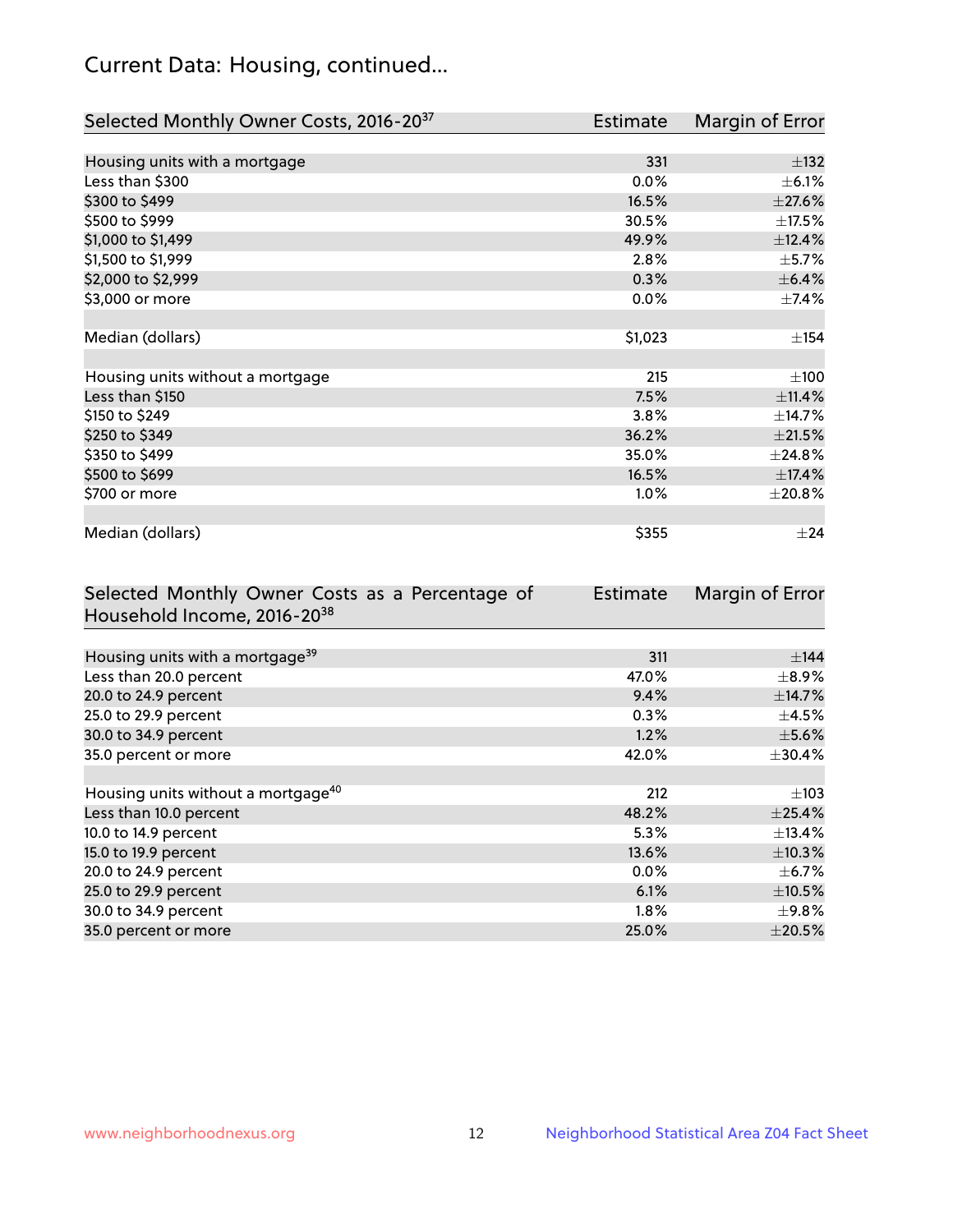# Current Data: Housing, continued...

| Gross Rent, 2016-20 <sup>41</sup>               | <b>Estimate</b> | Margin of Error |
|-------------------------------------------------|-----------------|-----------------|
|                                                 |                 |                 |
| Occupied units paying rent                      | 874             | $\pm 256$       |
| Less than \$200                                 | 0.1%            | ±2.8%           |
| \$200 to \$499                                  | 14.1%           | ±17.6%          |
| \$500 to \$749                                  | 14.1%           | $\pm$ 9.7%      |
| \$750 to \$999                                  | 31.9%           | ±14.5%          |
| \$1,000 to \$1,499                              | 37.4%           | $\pm$ 17.5%     |
| \$1,500 to \$1,999                              | 1.2%            | $\pm$ 4.2%      |
| \$2,000 or more                                 | 1.3%            | $\pm 3.6\%$     |
| Median (dollars)                                | \$940           | $\pm$ 47        |
|                                                 |                 |                 |
| No rent paid                                    | 15              | $\pm$ 32        |
|                                                 |                 |                 |
| Gross Rent as a Percentage of Household Income, | <b>Estimate</b> | Margin of Error |
| $2016 - 20^{42}$                                |                 |                 |
|                                                 |                 |                 |
| Occupied units paying rent <sup>43</sup>        | 873             | $\pm 298$       |
| Less than 15.0 percent                          | 8.2%            | $\pm$ 6.9%      |
| 15.0 to 19.9 percent                            | 10.3%           | $\pm$ 13.6%     |
| 20.0 to 24.9 percent                            | 7.3%            | $\pm$ 6.4%      |
| 25.0 to 29.9 percent                            | 8.4%            | ±11.7%          |
| 30.0 to 34.9 percent                            | $9.9\%$         | $\pm$ 9.5%      |
| 35.0 percent or more                            | 55.9%           | $\pm$ 16.0%     |

# Current Data: Transportation

| Commuting to Work, 2016-20 <sup>44</sup>  | <b>Estimate</b> | Margin of Error |
|-------------------------------------------|-----------------|-----------------|
|                                           |                 |                 |
| Workers 16 years and over                 | 1,552           | $\pm 296$       |
| Car, truck, or van - drove alone          | 61.9%           | $\pm$ 12.8%     |
| Car, truck, or van - carpooled            | 23.4%           | ±14.1%          |
| Public transportation (excluding taxicab) | 3.7%            | $\pm$ 4.5%      |
| Walked                                    | 0.0%            | $\pm$ 0.9%      |
| Other means                               | 7.5%            | $\pm$ 5.6%      |
| Worked at home                            | 3.5%            | ±3.4%           |
|                                           |                 |                 |
| Mean travel time to work (minutes)        | 30.4            | $\pm$ 6.4       |

| Access to a Vehicle, 2016-20 <sup>45</sup> | <b>Estimate</b> | Margin of Error |
|--------------------------------------------|-----------------|-----------------|
|                                            |                 |                 |
| Occupied housing units                     | 1,435           | $\pm 254$       |
| No vehicles available                      | 21.3%           | $\pm$ 13.1%     |
| 1 vehicle available                        | 46.6%           | ±12.7%          |
| 2 vehicles available                       | 24.9%           | $+8.2%$         |
| 3 or more vehicles available               | 7.2%            | $+6.2%$         |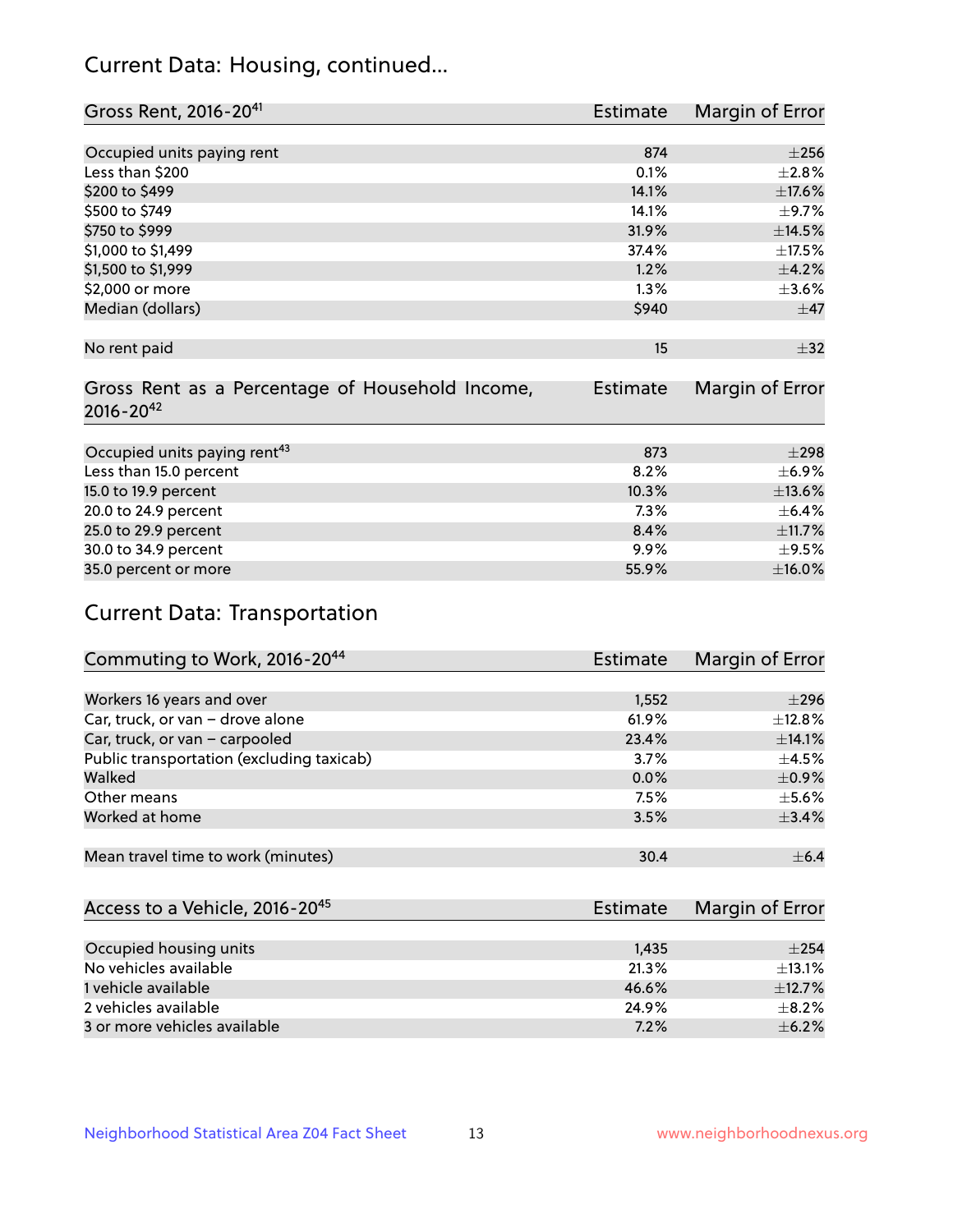# Current Data: Health

| Health Insurance coverage, 2016-2046                    | <b>Estimate</b> | Margin of Error |
|---------------------------------------------------------|-----------------|-----------------|
|                                                         |                 |                 |
| Civilian Noninstitutionalized Population                | 4,168           | $\pm 775$       |
| With health insurance coverage                          | 86.0%           | $\pm 21.3\%$    |
| With private health insurance coverage                  | 38.1%           | ±5.8%           |
| With public health coverage                             | 60.8%           | $\pm$ 5.5%      |
| No health insurance coverage                            | 14.0%           | $\pm$ 5.5%      |
| Civilian Noninstitutionalized Population Under 19 years | 1,216           | ±1,216          |
| No health insurance coverage                            | 4.6%            | $\pm$ 7.7%      |
|                                                         |                 |                 |
| Civilian Noninstitutionalized Population 19 to 64 years | 2,443           | $\pm$ 484       |
| In labor force:                                         | 1,701           | $\pm$ 328       |
| Employed:                                               | 1,487           | $\pm 300$       |
| With health insurance coverage                          | 76.2%           | ±11.7%          |
| With private health insurance coverage                  | 65.1%           | ±14.1%          |
| With public coverage                                    | 18.4%           | $\pm$ 7.0%      |
| No health insurance coverage                            | 23.8%           | ±12.5%          |
|                                                         |                 |                 |
| Unemployed:                                             | 213             | $\pm 300$       |
| With health insurance coverage                          | 49.4%           | ±34.7%          |
| With private health insurance coverage                  | 15.9%           | ±17.3%          |
| With public coverage                                    | 33.5%           | ±37.7%          |
| No health insurance coverage                            | 50.6%           | $\pm$ 35.0%     |
|                                                         |                 |                 |
| Not in labor force:                                     | 742             | $\pm$ 357       |
| With health insurance coverage                          | 90.9%           | ±11.6%          |
| With private health insurance coverage                  | 13.8%           | $\pm$ 7.2%      |
| With public coverage                                    | 83.5%           | $\pm 20.5\%$    |
| No health insurance coverage                            | 9.1%            | ±10.9%          |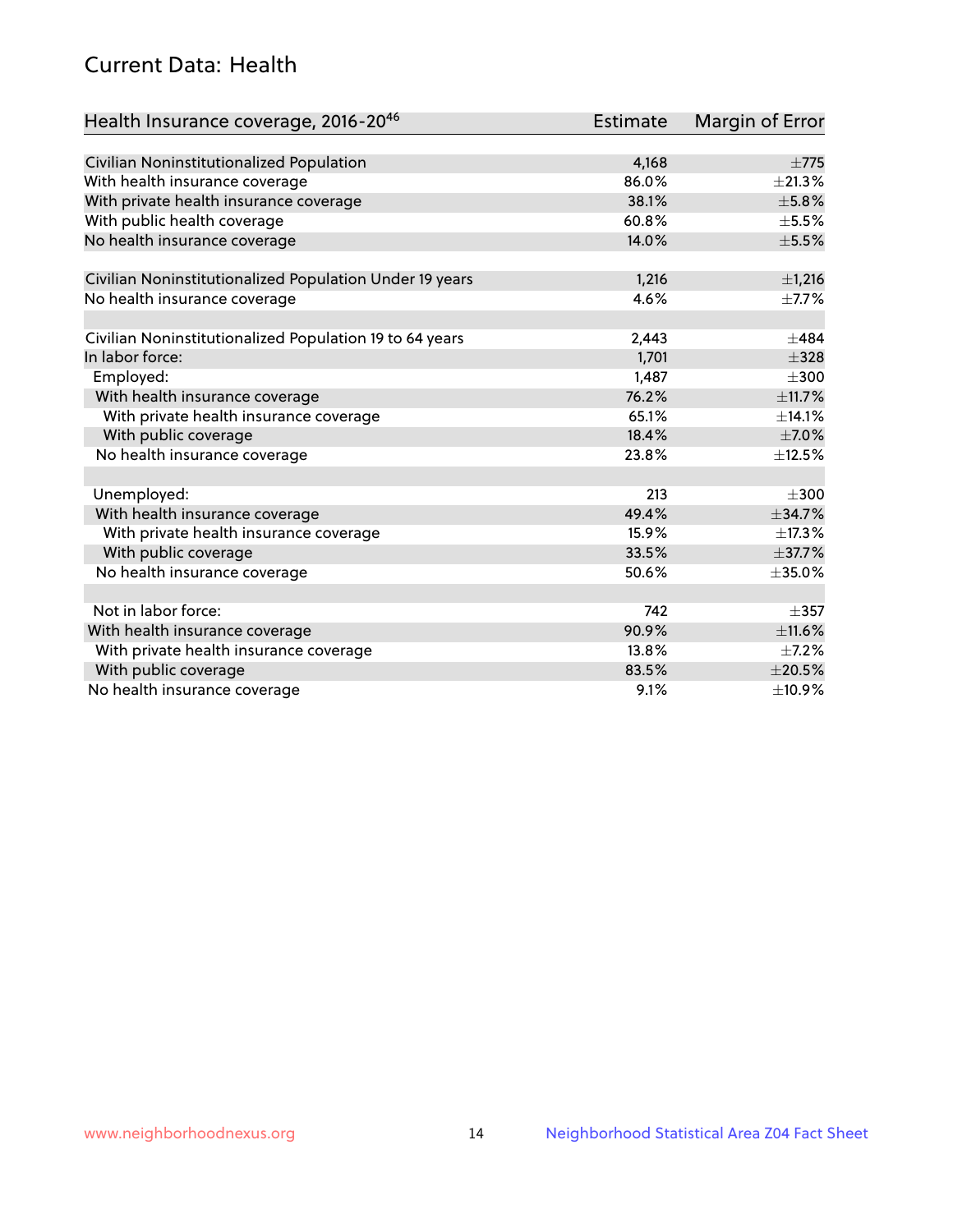#### Notes:

- 1. Source: U.S. Census Bureau, Decennial Census 2000, SF1 tables P8, P12; American Community Survey, tables B01001, B03002
- 2. This category includes Pacific Islanders, Native Americans and Alaska Natives, people who identify as some other race, and those who identify as bi/multi racial.
- 3. Source: U.S. Census Bureau, Decennial Census 2000, SF1 tables P15, P16, P18, P19; American Community Survey, tables B11001, B11005, B11003
- 4. Source: U.S. Census Bureau, Decennial Census 2000, SF3 table P37; American Community Survey, table B15002
- 5. Source: U.S. Census Bureau, Longitudinal Employer-Household Dynamics Residential Area Characteristics, Table JT01 (Primary Jobs); Workplace Area Characteristics, Table JT00 (All Jobs)
- 6. Source: U.S. Census Bureau, Decennial Census 2000, SF3 tables P52, P87; American Community Survey, tables B19001, B17001
- 7. Source: U.S. Census Bureau, Decennial Census 2000, SF1 tables H3, H4; American Community Survey, tables B25002, B25009
- 8. Source: U.S. Census Bureau, Decennial Census 2000, SF3 table H44; American Community Survey, tables B25044
- 9. Source: Atlanta Police Department, COBRA; U.S. Census Bureau, American Community Survey, table B01001
- 10. Source: U.S. Census Bureau, American Community Survey, table B01001
- 11. Source: U.S. Census Bureau, American Community Survey, table B03002
- 12. Source: U.S. Census Bureau, American Community Survey, table B05002
- 13. Source: U.S. Census Bureau, American Community Survey, table B05003
- 14. Source: U.S. Census Bureau, American Community Survey, tables B19001, B19025, B19051, B19061, B19055, B19065, B19059, B19069, B19056, B19066, B19057, B19067, B22001, B19101, B19127
- 15. Source: U.S. Census Bureau, American Community Survey, tables B19201, B19214, B20017, B19313
- 16. Source: U.S. Census Bureau, American Community Survey, table B17010
- 17. Source: U.S. Census Bureau, American Community Survey, tables B17001, B17006, B17021, B17007. Table totals may be lower than the total population, as they are based on the population for whom poverty status is determined.
- 18. Source: U.S. Census Bureau, American Community Survey, B17001H, B17001B, B17001D, B17001I. Table totals may be lower than the total population, as they are based on the population for whom poverty status is determined.
- 19. Source: U.S. Census Bureau, American Community Survey, tables B23001, B23008
- 20. Source: U.S. Census Bureau, American Community Survey, table C24030
- 21. Source: U.S. Census Bureau, American Community Survey, table C24010
- 22. Source: U.S. Census Bureau, American Community Survey, table B24080
- 23. Source: U.S. Census Bureau, Longitudinal Employer-Household Dynamics Origin-Destination Data, Tables JT00 Main and JT00 Aux
- 24. Source: U.S. Census Bureau, Longitudinal Employer-Household Dynamics Origin-Destination Data, Tables JT00 Main and JT00 Aux
- 25. Source: U.S. Census Bureau, Longitudinal Employer-Household Dynamics Origin-Destination Data, Tables JT00 Main and JT00 Aux
- 26. Source: U.S. Census Bureau, Longitudinal Employer-Household Dynamics Origin-Destination Data, Tables JT00 Main and JT00 Aux
- 27. Source: U.S. Census Bureau, American Community Survey, table B14001
- 28. Source: U.S. Census Bureau, American Community Survey, table B15002
- 29. Source: U.S. Census Bureau, American Community Survey, tables B11001, B11003, B11007, B11005, B09019
- 30. Source: U.S. Census Bureau, American Community Survey, tables B25002, B25003, B25004
- 31. Source: U.S. Census Bureau, American Community Survey, table B25024
- 32. Source: U.S. Census Bureau, American Community Survey, table B25034
- 33. Source: U.S. Census Bureau, American Community Survey, tables B25009, B25008, B25003
- 34. Source: U.S. Census Bureau, American Community Survey, table B07003
- 35. Source: U.S. Census Bureau, American Community Survey, table B25075. This value is self-reported and may differ from home values as determined by the County Tax Assessor.
- 36. Source: U.S. Census Bureau, American Community Survey, table B25081
- 37. Source: U.S. Census Bureau, American Community Survey, table B25087
- 38. Source: U.S. Census Bureau, American Community Survey, table B25091
- 39. Excludes units where Selected Monthly Owner Costs as a Percentage of Income cannot be computed.
- 40. Excludes units where Selected Monthly Owner Costs as a Percentage of Income cannot be computed.
- 41. Source: U.S. Census Bureau, American Community Survey, table B25063
- 42. Source: U.S. Census Bureau, American Community Survey, table B25070
- 43. Excludes units where Gross Rent as a Percentage of Income cannot be computed.
- 44. Source: U.S. Census Bureau, American Community Survey, tables B08101, B08013
- 45. Source: U.S. Census Bureau, American Community Survey, table B25044
- 46. Source: U.S. Census Bureau, American Community Survey, tables B18135, B27011

The dagger (†) symbol denotes values that cannot be computed.